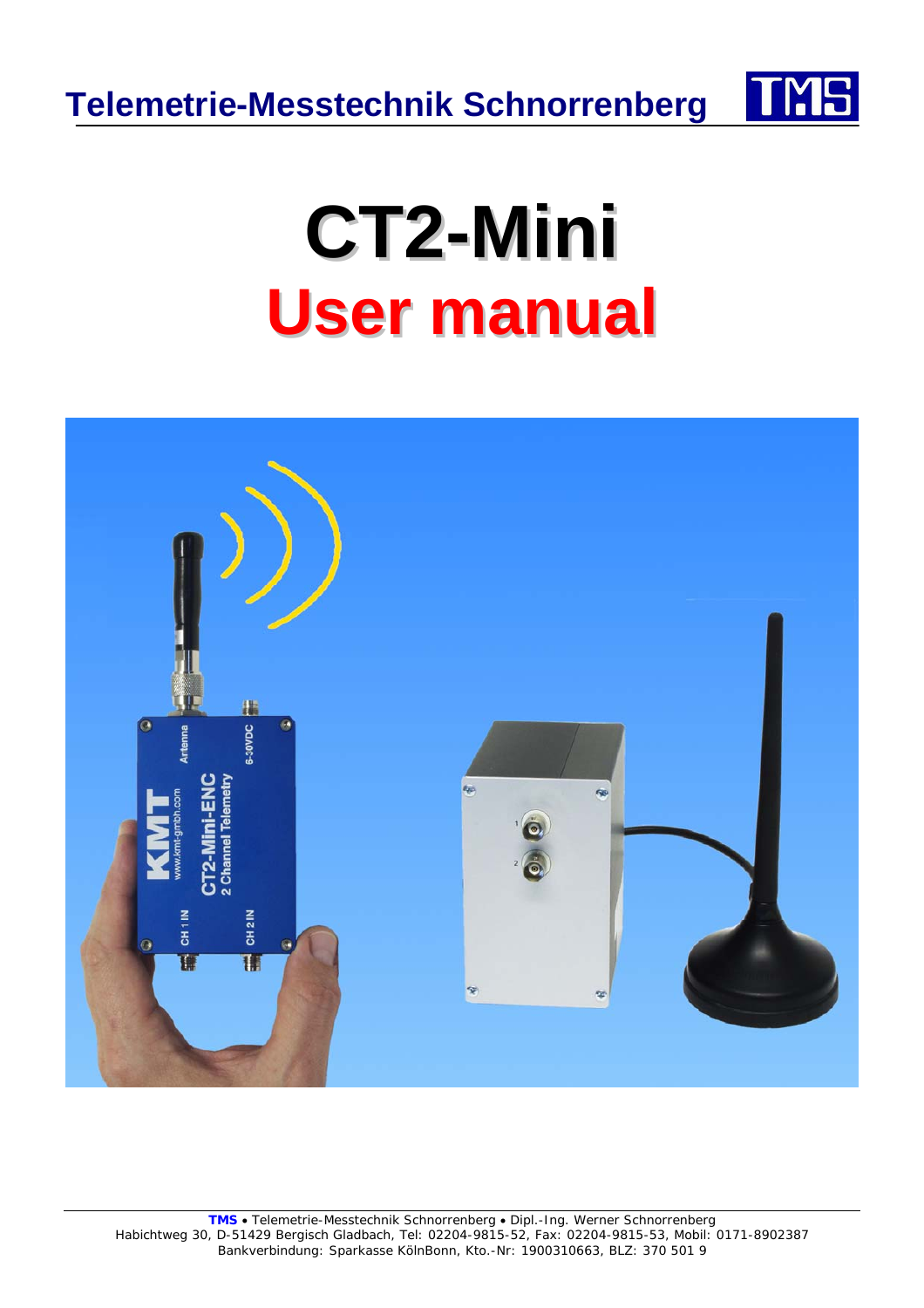

CT2-Mini is a 2-channel telemetry system designed for easy mounting onto rotating and moving parts to provide non-contact transmission of measured parameters such as pressure, force, temperature, acceleration and voltage. Also for point to point application like bridge or buildings testing, you can install CT2 Mini instead long cables from the sensor to the Computer.

Sensors inputs are connected via screw on, waterproof connectors. Measured values are prepared in analog format, digitized and transmitted via radio frequencies. Four different carrier frequencies are provided, this allows up to four systems (e.g. for four wheels) to operate in parallel. The complete transmitter assembly is waterproofed to IP65 specifications.

The following sensors can be connected to the system: (STG) Strain gages sensors in full-, and half- bridge configuration (350 ohm or greater), Type K Thermocouples to 1000°C, ICP, potentiometers sensors and capacitive sensors. Voltage inputs of +/-5V and +/-10V are available.

The measured values are processed and output as +/-5V analog signals at the BNC sockets (optional digital output for special PCM interface into a PC) on the stationary receiver.

Resolution of 12 bits is standard; this enables an amplitude dynamic of 72 dB. The analog signal bandwidth is 2 x 0-375 Hz. The measurement accuracy is +/-0.25 % (without sensor). The CT2-Mini is suited for operation at ambient temperatures of -20 to +70°C. The transmission distance between transmitter and receiving antenna is of the order of 250 m (10mW transmitting power)

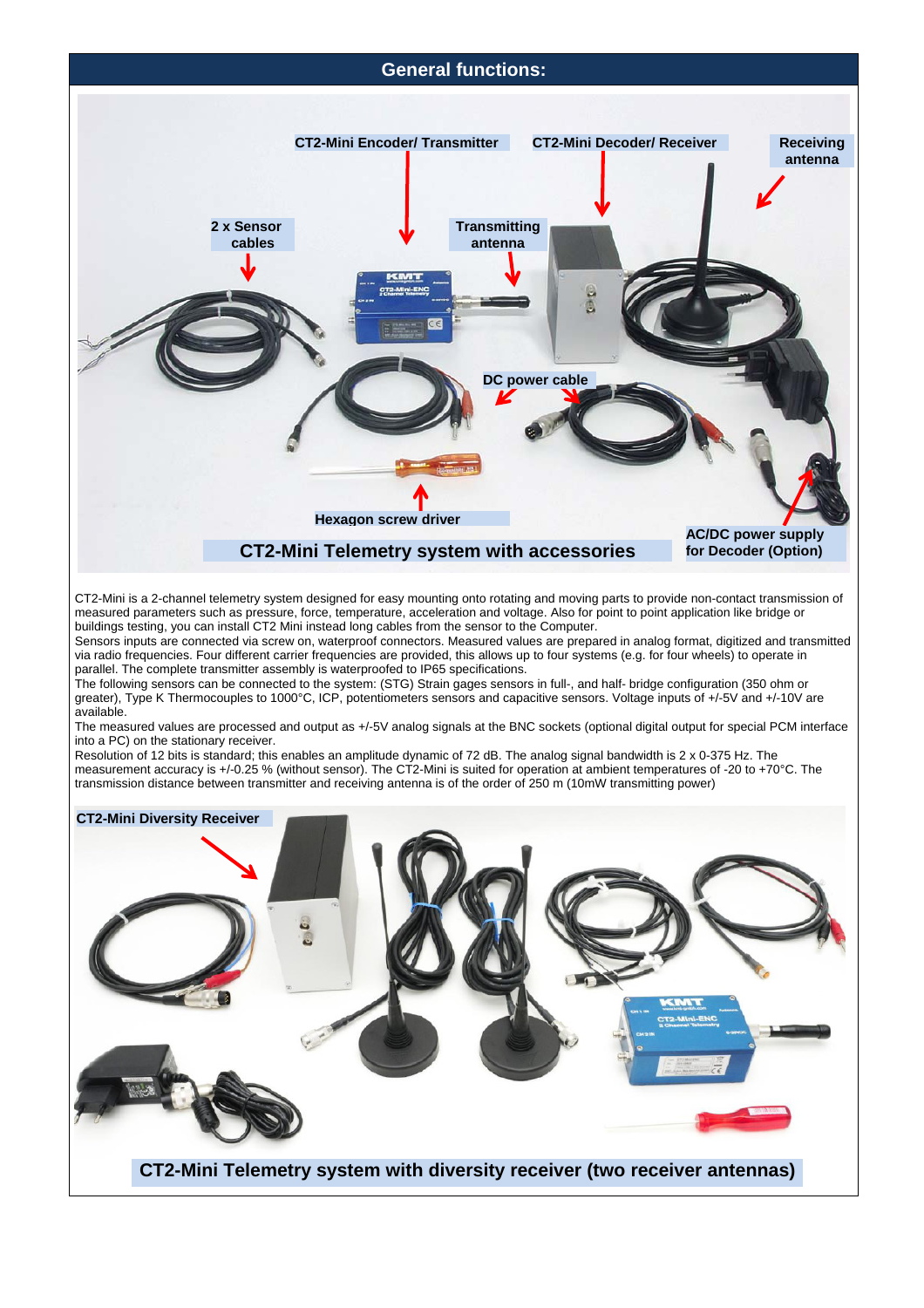

 Housing: Aluminum anodized, waterproofed (IP65) Humidity: 20 ... 80% no condensing

Vibration: 5g Mil Standard 810C, Curve C

- 
- Static acceleration: 100g in all directions Shock: 200g in all directions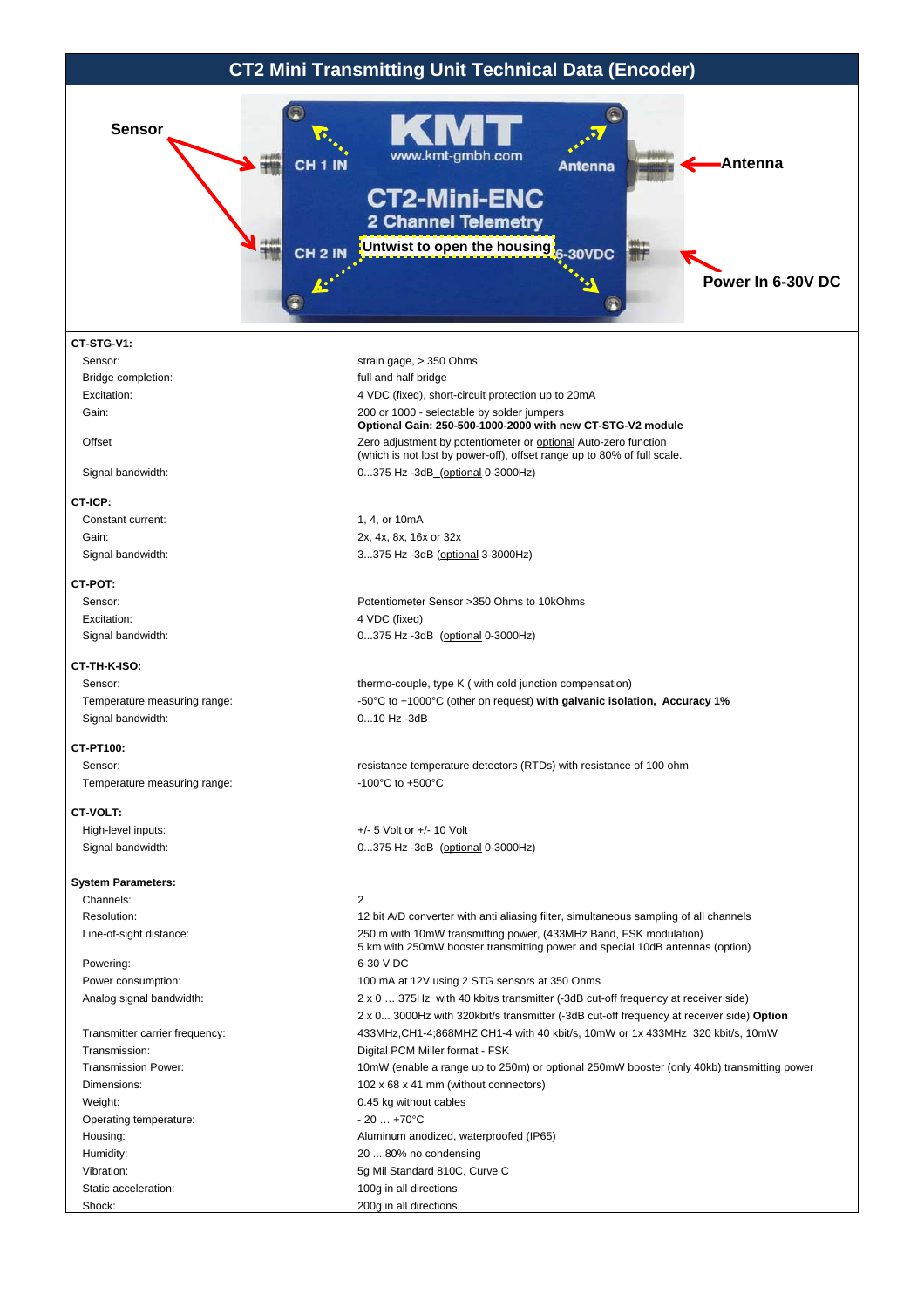## **Technical data: Receiving Unit CT2-Mini DEC (Decoder)**



(22875 Hz)

(45714 Hz)

**1280 kbit/s** 12000 Hz (-3dB)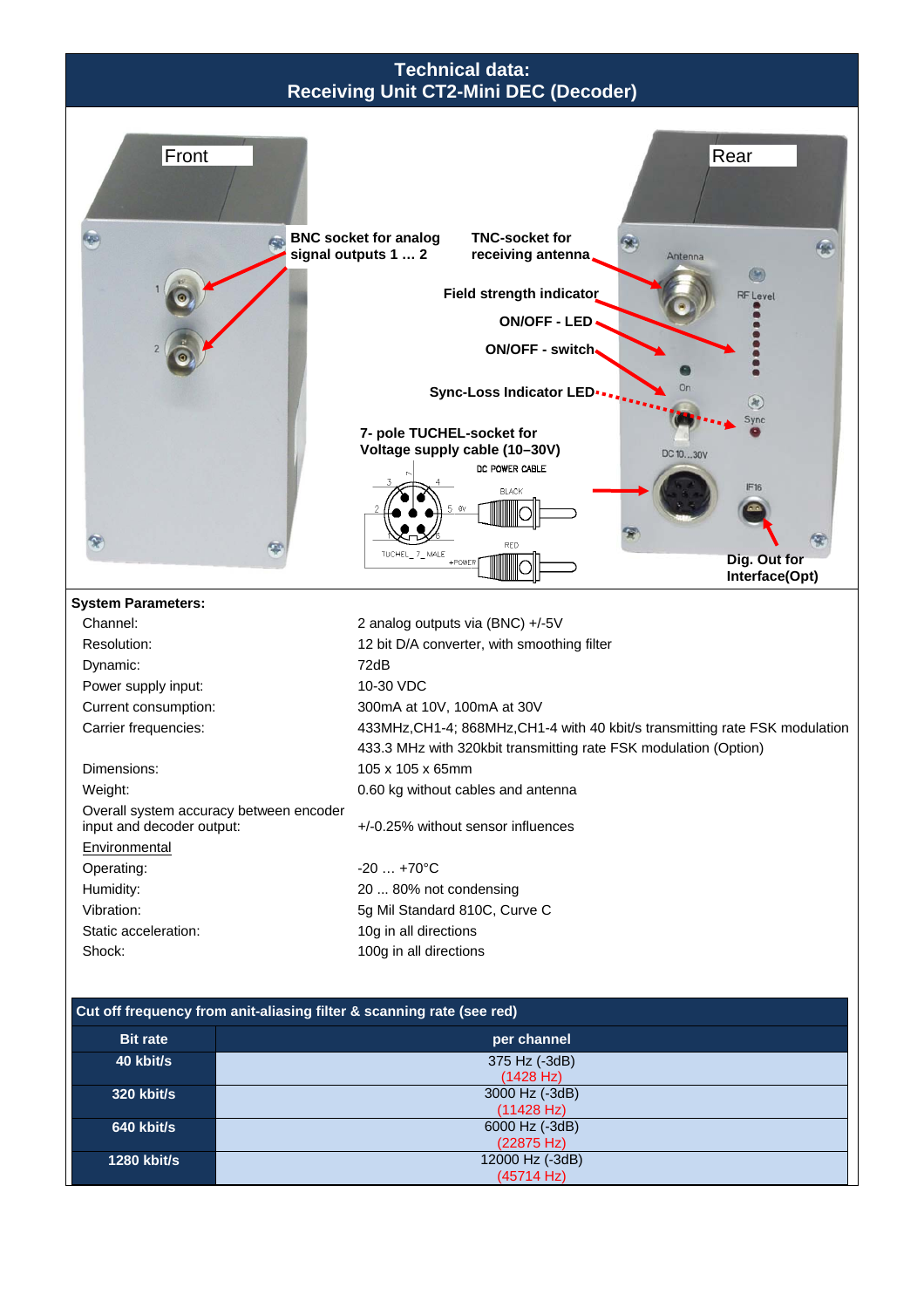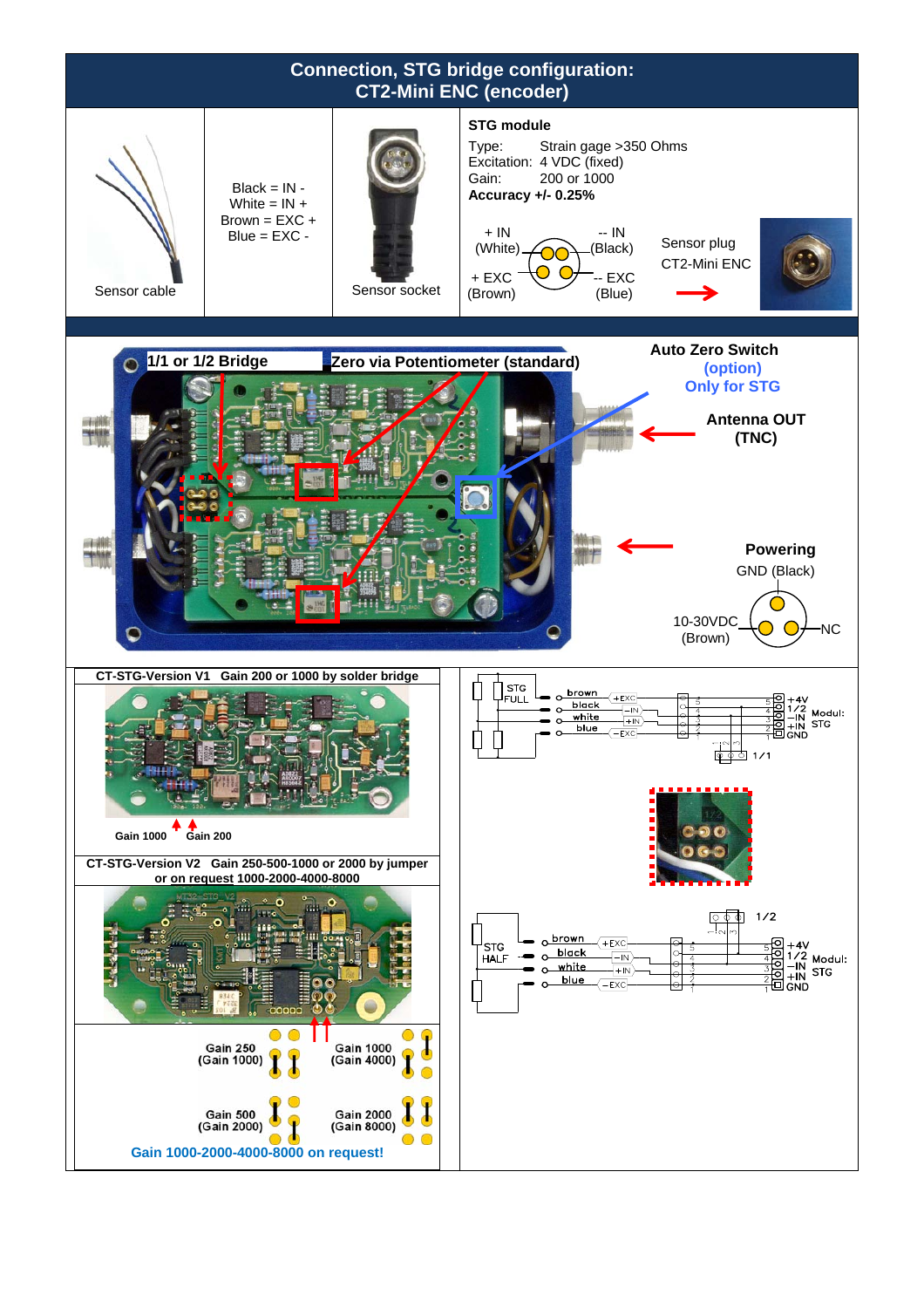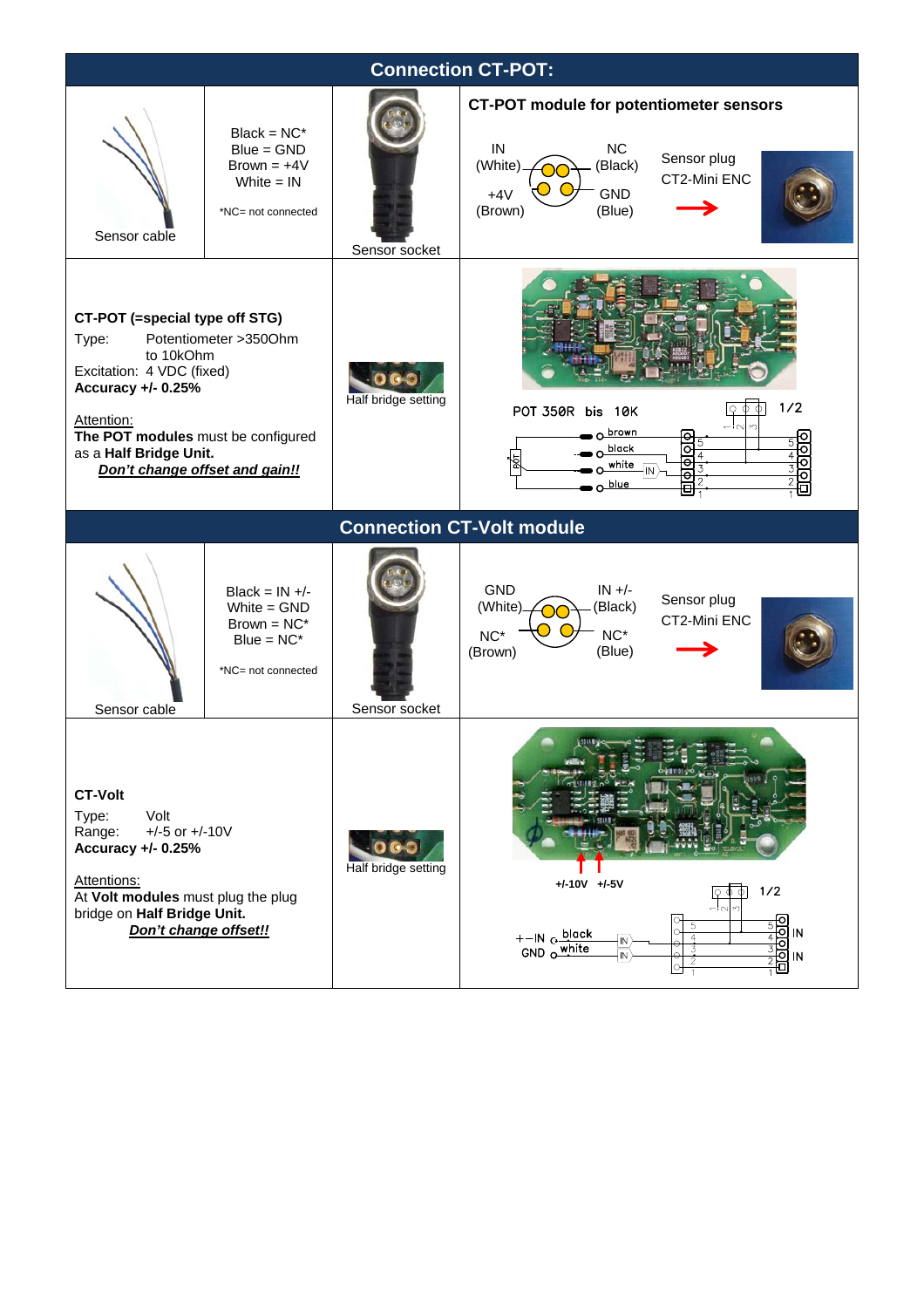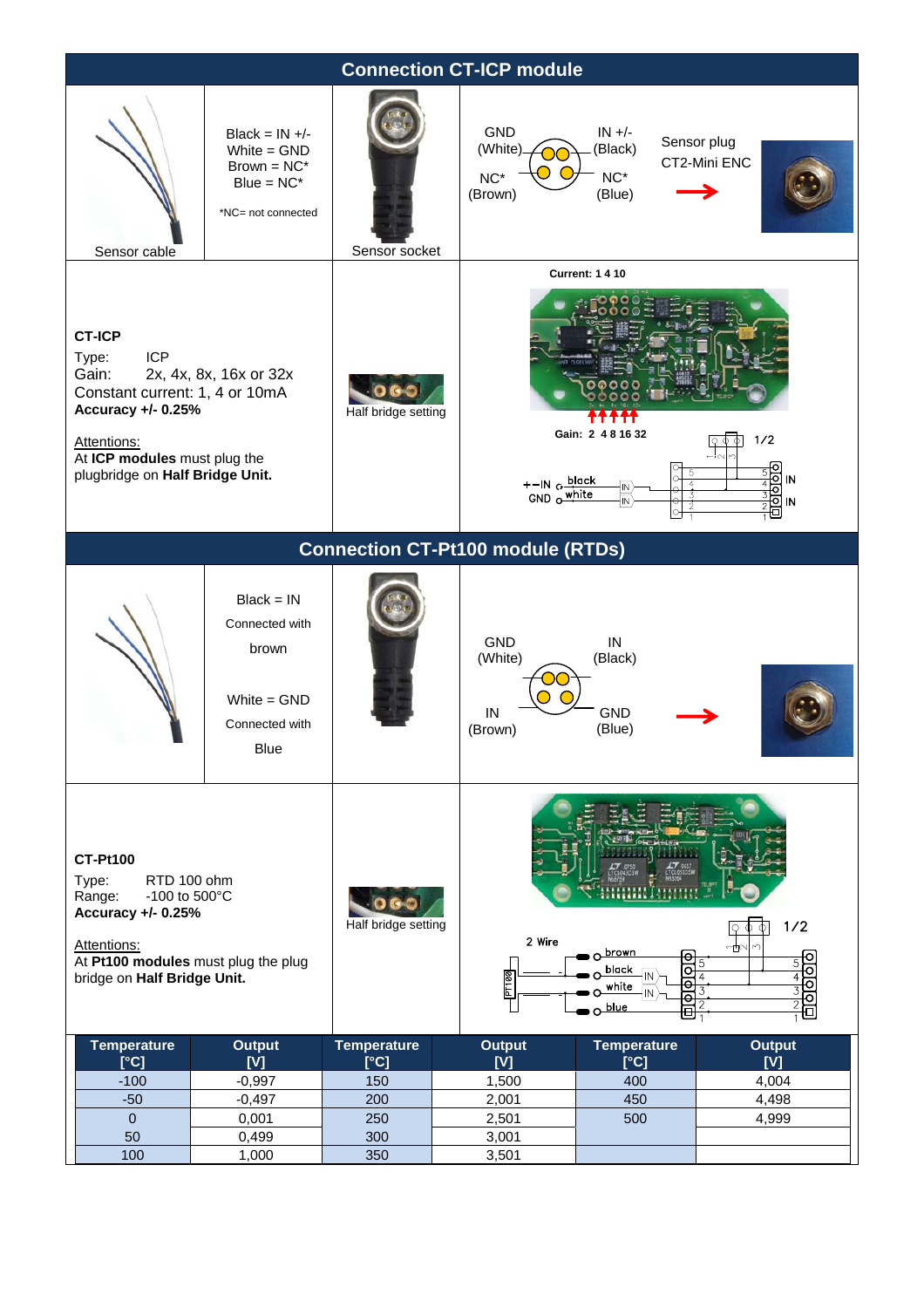| <b>Connection TH-K ISO Thermo couple</b>                                                                                                                                                                                                            |                      |                                                                                            |                                                                                                                                                     |                                           |                                      |                                             |                      |
|-----------------------------------------------------------------------------------------------------------------------------------------------------------------------------------------------------------------------------------------------------|----------------------|--------------------------------------------------------------------------------------------|-----------------------------------------------------------------------------------------------------------------------------------------------------|-------------------------------------------|--------------------------------------|---------------------------------------------|----------------------|
| Sensor cable                                                                                                                                                                                                                                        |                      | Black = $IN +/-$<br>White $=$ GND<br>$Brown = NC^*$<br>$Blue = NC^*$<br>*NC= not connected | Sensor socket                                                                                                                                       | <b>GND</b><br>(White)<br>$NC*$<br>(Brown) | $IN +$<br>(Black)<br>$NC*$<br>(Blue) | Sensor plug<br>CT2-Mini ENC                 |                      |
| <b>CT-THK-ISO - Galvanic isolated!</b><br>Type:<br>Κ<br>$-50^{\circ}$ C - 1000 $^{\circ}$ C<br>Range:<br>Bandwidth: 0-20Hz (more on request)<br>Accuracy +/-1%<br>Attentions:<br>At Thermo couple must plug the plug<br>bridge on Half Bridge Unit. |                      |                                                                                            | Half bridge setting<br>ᆊ에<br>Ю<br>CHROMEL(Nickel-Chrom)<br>$\dot{\Theta}$<br>black<br>ਰ<br>⋘<br>white<br>$\overline{\circ}$<br>ALUMEL (Nickel)<br>□ |                                           |                                      | 1/2<br>ਠ<br><b>IN</b><br>o<br>তা<br>IN<br>o |                      |
| <b>Temperature</b><br>[°C]                                                                                                                                                                                                                          | <b>Output</b><br>[V] | <b>Temperature</b><br>[°C]                                                                 | <b>Output</b><br>[V]                                                                                                                                | <b>Temperature</b><br>[°C]                | <b>Output</b><br>[V]                 | <b>Temperature</b><br>[°C]                  | <b>Output</b><br>[V] |
| $-50$                                                                                                                                                                                                                                               | $-0.220$             | 250                                                                                        | 1.236                                                                                                                                               | 550                                       | 2.754                                | 850                                         | 4.262                |
| $\Omega$                                                                                                                                                                                                                                            | 0.013                | 300                                                                                        | 1.482                                                                                                                                               | 600                                       | 3.010                                | 900                                         | 4.506                |
| 50                                                                                                                                                                                                                                                  | 0.254                | 350                                                                                        | 1.734                                                                                                                                               | 650                                       | 3.266                                | 950                                         | 4.746                |
| 100                                                                                                                                                                                                                                                 | 0.504                | 400                                                                                        | 1.990                                                                                                                                               | 700                                       | 3.519                                | 1000                                        | 4.980                |
| 150                                                                                                                                                                                                                                                 | 0.752                | 450                                                                                        | 2.242                                                                                                                                               | 750                                       | 3.700                                |                                             |                      |
| 200                                                                                                                                                                                                                                                 | 0.992                | 500                                                                                        | 2.498                                                                                                                                               | 800                                       | 4.015                                |                                             |                      |